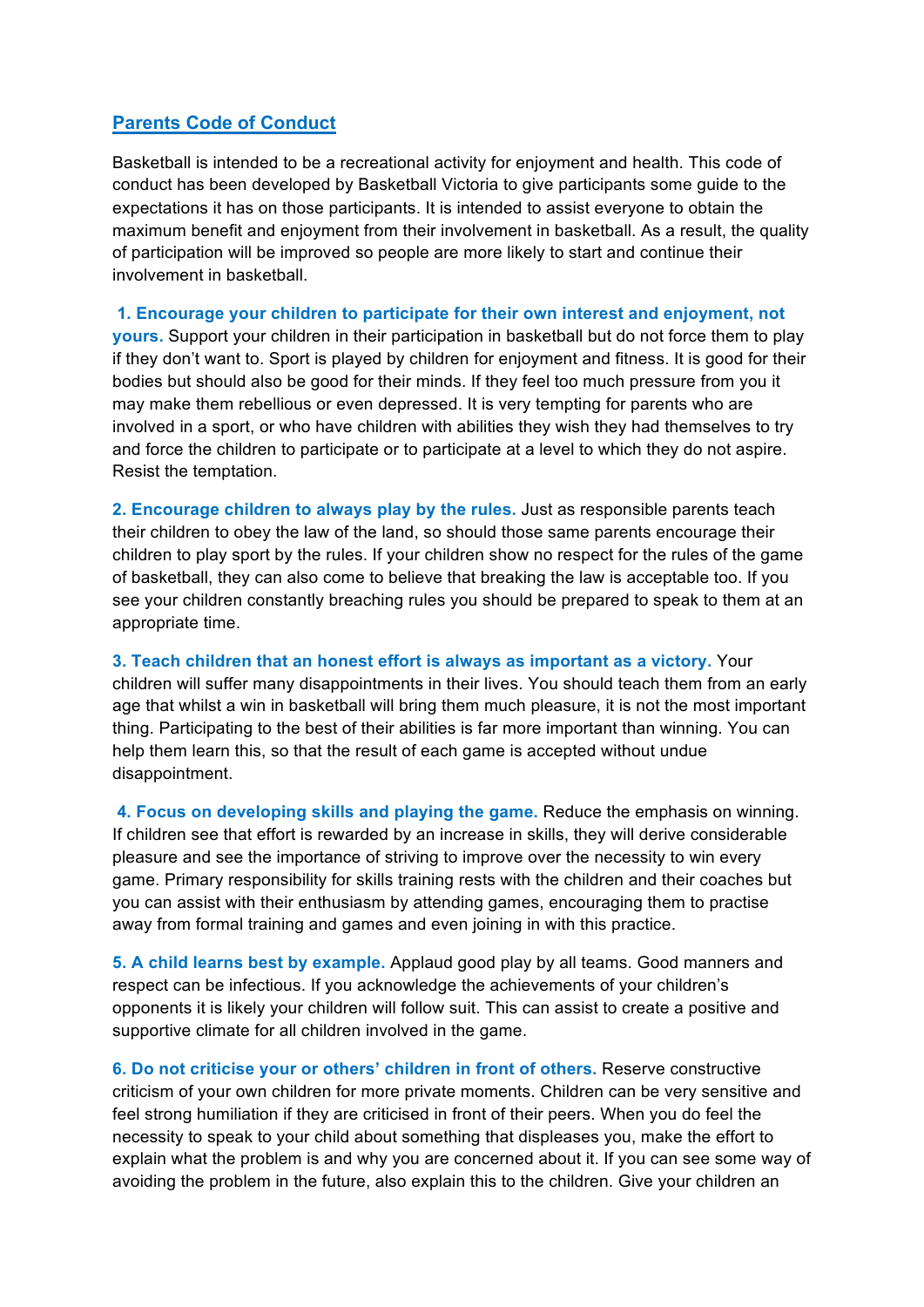opportunity to offer you an explanation. You are not communicating with your children effectively if all the communication is one way.

**7. Accept decisions of all referees as being fair and called to the best of their ability.**

Referees and officials have a difficult task to perform and your children could not play the game without them. They are there to enforce the rules of play but they cannot always be right. Accept bad calls graciously. Abuse of referees is unacceptable behaviour. Players who consistently dispute decisions or do not accept bad decisions are bad sports. If you disagree with a decision, discuss it with your children in a constructive manner.

**8. Set a good example by your own conduct, behaviour and appearance.** Children often learn by example. You are the prime role models for them. Make your parenting rewarding and beyond criticism by leading by example. Do not criticise opposing team members or supporters by word or gesture. Accept loss graciously and applaud the efforts of all playing the game. Do not be one of the "ugly" parents occasionally seen at sporting events.

## **9. Support all efforts to remove verbal and physical abuse from sporting activities.**

Parents have considerable influence in how sports are conducted. Often they are called on to perform volunteer work to help organise their and others' children's activities. Use this rewarding experience, not just to assist in getting the necessary work performed, but also to influence the atmosphere in which your children play the sport. Children not as fortunate as yours whose parents are not willing or able to be involved may need some guidance on what is or isn't acceptable behaviour.

**10. Respect the rights, dignity and worth of every person.** Regardless of their gender, ability, cultural background, religion or other factor irrelevant to the game, all persons connected with basketball are entitled to equal treatment and respect. Avoid any remarks that could be construed as offensive or discriminatory. Sometimes even a joke may give offence. Even if a person refers to themselves with a particular label, it should not be taken as an invitation for you to do so. Using discretion is imperative and it is better to err on the side of caution. Your children will most likely follow your lead in matters of discrimination and vilification.

**11. Show appreciation for volunteer coaches, officials and administrators.** Volunteers are necessary for the functioning of sporting activities. Without them, your child could not participate. Whilst many are parents of people involved in the sport, many are also people dedicated to the sport and its development. Show them the respect and appreciation that they deserve.

**12. Keep children in your care under control.** Basketball encourages you to bring your children to games. However, there can be dangers to them in a basketball stadium. They can also constitute a danger to players. You should ensure that children with you at a basketball game are well behaved and do not wander onto or too near to courts. They can easily be knocked down by a player or a player can trip over a child when concentrating on the play and not expecting a small child to be in the way.

**13. Always respect the use of facilities and equipment provided.** Facilities and equipment cost money and will only function properly if kept in good order. Ensure that you do not abuse anything provided for use. Discourage your children from engaging in